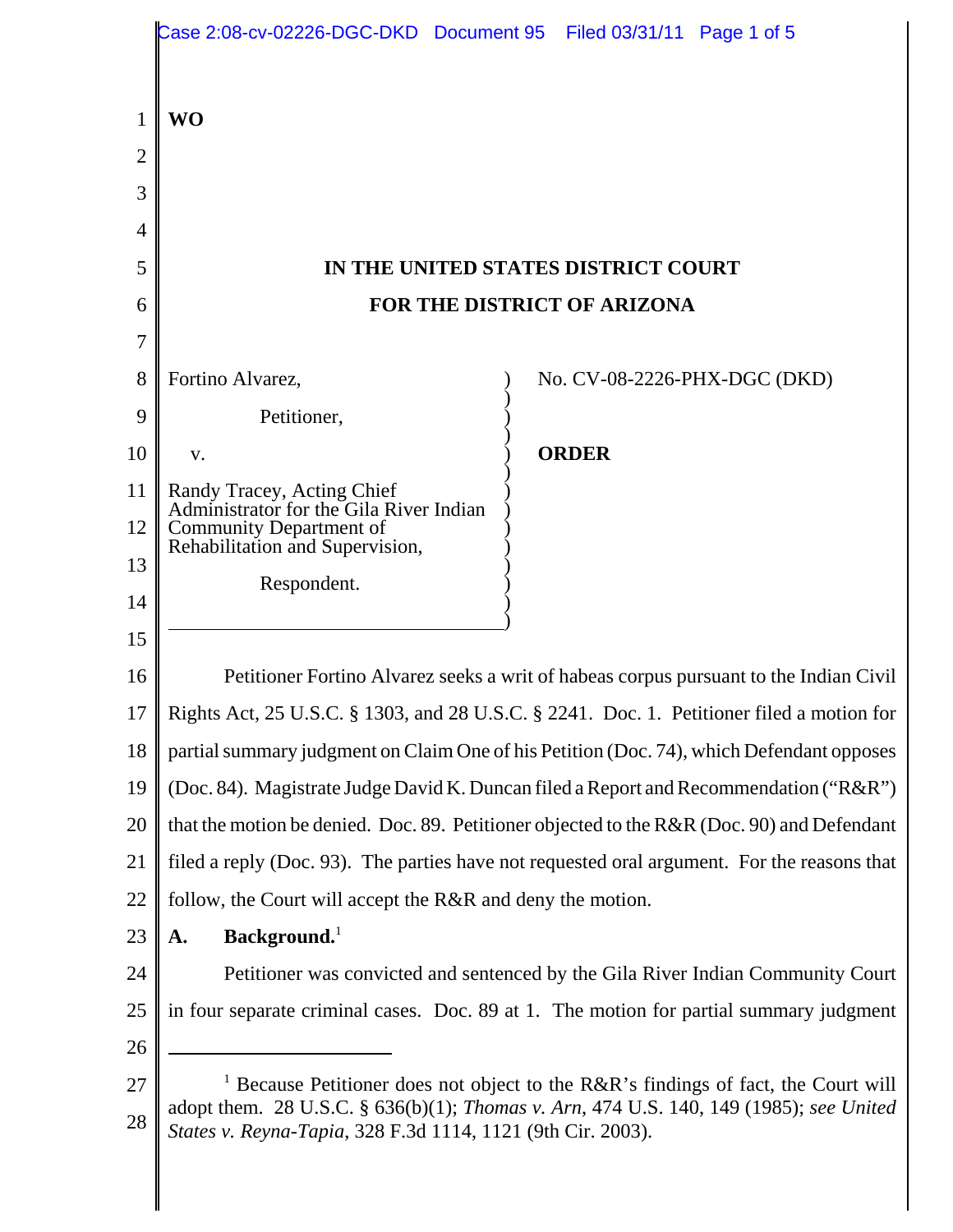1 2 3 4 5 6 7 8 9 10 relates to Petitioner's sentences in case CR 2003-543, where he "was convicted of two counts of assault, two counts of domestic violence, and one count of mischief involving weapons."2 *Id.* at 1-2. The criminal charges in the case arose from Petitioner's actions on April 12, 2003, when he "assaulted his girlfriend. E.C., and her brother, [J.C.,] both of whom were minors." *Id.* at 2. Petitioner asserts that his striking of E.C. twice on the head with a flashlight was charged as separate counts of Assault and Domestic Violence, that his "pulling a knife" on E.C. was charged as separate counts of Domestic Violence and Misconduct Involving Weapons, and that his striking of J.C. with a flashlight after J.C. began chasing Petitioner outside was charged as a separate count of Assault. Doc. 74 at 7. Petitioner was convicted of each of the five charges and sentenced to five years' detention. Doc. 1 at 5:18-23.

11 12 13 14 15 16 17 18 19 20 21 22 Petitioner argues that the sentences violate 25 U.S.C. § 1302(7) by imposing a sentence of greater than one year for the entire criminal transaction. Doc. 74 at 8-9. The Indian Civil Rights Act ("ICRA") provides in part that an "Indian tribe in exercising powers of self-government shall . . . in no event impose for conviction of any one offense any penalty or punishment greater than imprisonment for a term of one year . . . ." 25 U.S.C. § 1302(7) (2009).3 Petitioner argues that the word "offense" is ambiguous, relying on *Spears v. Red Lake Band of Chippewa Indians*, 363 F. Supp. 2d 1176 (D. Minn. 2005). The R&R disagreed, and found that the plain language of the statute as interpreted by applying the common meaning found in *Black's Law Dictionary* permits one year imprisonment "for each violation of the law or each crime for which a person is found guilty." Doc. 89 at 3. Petitioner objects that (1) a dictionary definition is not sufficient to determine or resolve ambiguity; (2) the edition of the dictionary used should match the edition at the time of the

23

<sup>24</sup> 25 26 <sup>2</sup> Petitioner's motion for partial summary judgment also mentions case CR 2003-552. Doc. 74 at 9-11. The R&R suggests in a footnote that Petitioner may not "aggregate' the total amount of sentences for the four criminal causes into one sentencing time period." Doc. 89 at 2 n.1. Petitioner objects to this legal conclusion. Doc. 90 at 2 n.1. In light of this order's holding, the Court need not reach this issue.

<sup>27</sup>

<sup>28</sup> <sup>3</sup> This provision is identical to the 2003 version of the statute. The statute was changed effective 2010.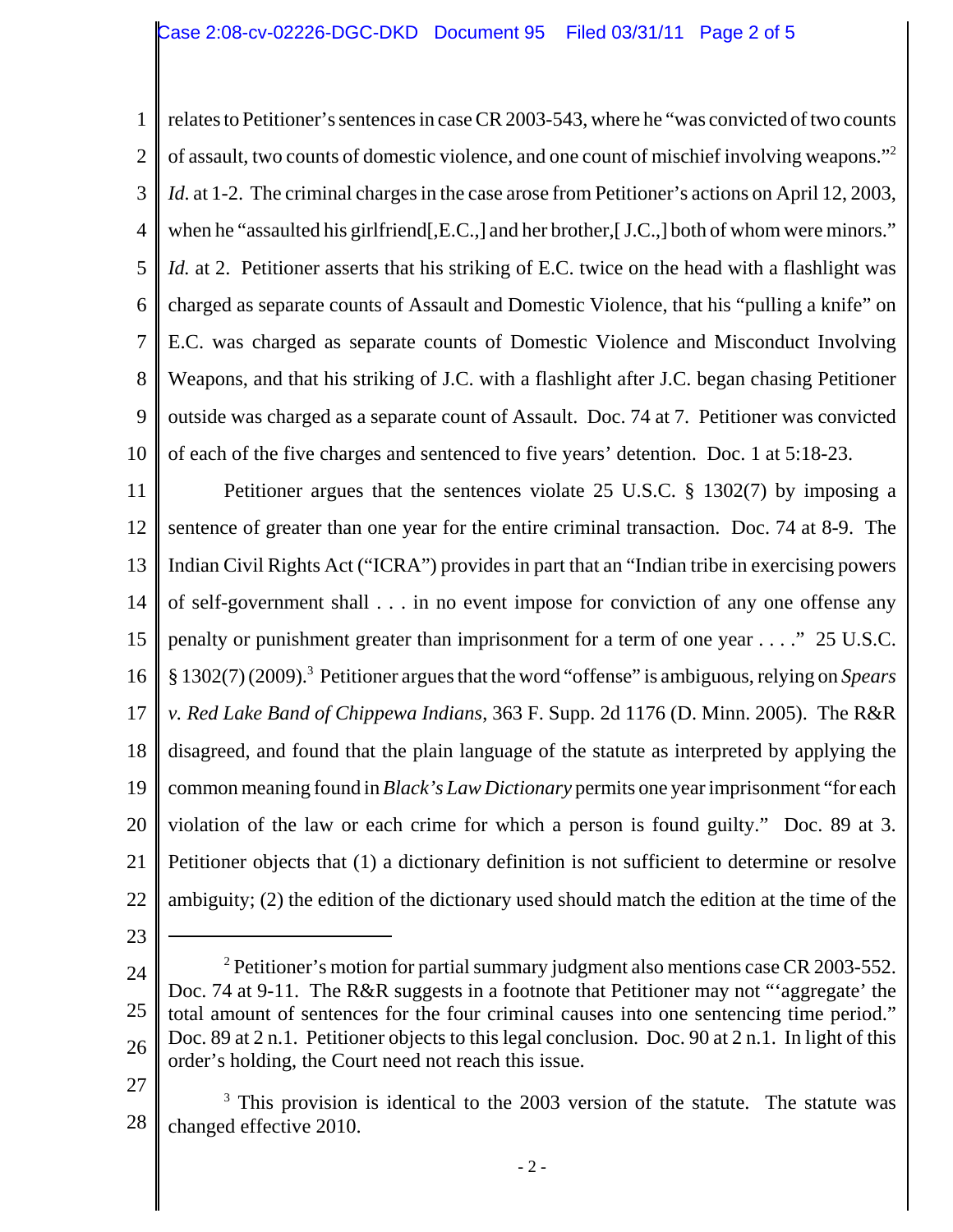1 2 3 statute's enactment; (3) federal case law at the time of ICRA's enactment shows that the term "offense" was ambiguous; and (4) resolving the ambiguity such that "stacking" of offenses is permitted would contravene Congressional intent in passing ICRA. Doc. 90.

4 **B. Discussion.**

5 6 7 8 9 The Court may accept, reject, or modify, in whole or in part, the findings or recommendations made by a magistrate judge in a habeas case. *See* 28 U.S.C. § 636(b)(1). The Court must undertake *de novo* review of those portions of the R&R to which specific objections are made. *See* § 636(b)(1)(c); Fed. R. Civ. P. 72(b); *United States v. Reyna-Tapia*, 328 F.3d 1114, 1121 (9th Cir. 2003).

10 11 12 13 14 15 16 17 18 19 20 The "first step in interpreting a statute is to determine whether the language at issue has a plain and unambiguous meaning with regard to the particular dispute in the case." *Robinson v. Shell Oil Co.*, 519 U.S. 337, 340 (1997). "The plainness or ambiguity of statutory language is determined by reference to the language itself, the specific context in which that language is used, and the broader context of the statute as a whole." *Id.* at 341 (citations omitted). Similar phrases appearing in neighboring subsections should be construed similarly in cases applying both subsections. *See Bramwell v. U.S. Bureau of Prisons*, 348 F.3d 804, 807 (9th Cir. 2003); *Erlenbaugh v. United States*, 409 U.S. 239, 244 (1972). Moreover, "[t]he title of [a statute] cannot control its words, but may furnish some aid in showing what was in the mind of the legislature." *Holy Trinity Church v. United States*, 143 U.S. 457, 462 (1892).

21 22 23 24 25 26 27 The ICRA provision at issue here, § 1302(7), prohibits imprisonment of greater than one year "for conviction of any one offense." Section 1302 is entitled "Constitutional rights," and it is codified at Chapter 15 of Title 25, a chapter entitled "Constitutional Rights of Indians." The section contains several subsections with phrases similar in part to Amendments 1, 4, 5, 6, 8, and 14 of the United States Constitution. *See* § 1302. The one other subsection that uses the term "offense," § 1302(3), prohibits "subject[ing] any person for the same offense to be twice put in jeopardy."

28

In *United States v. Wheeler*, the Supreme Court reiterated that "an Indian tribe's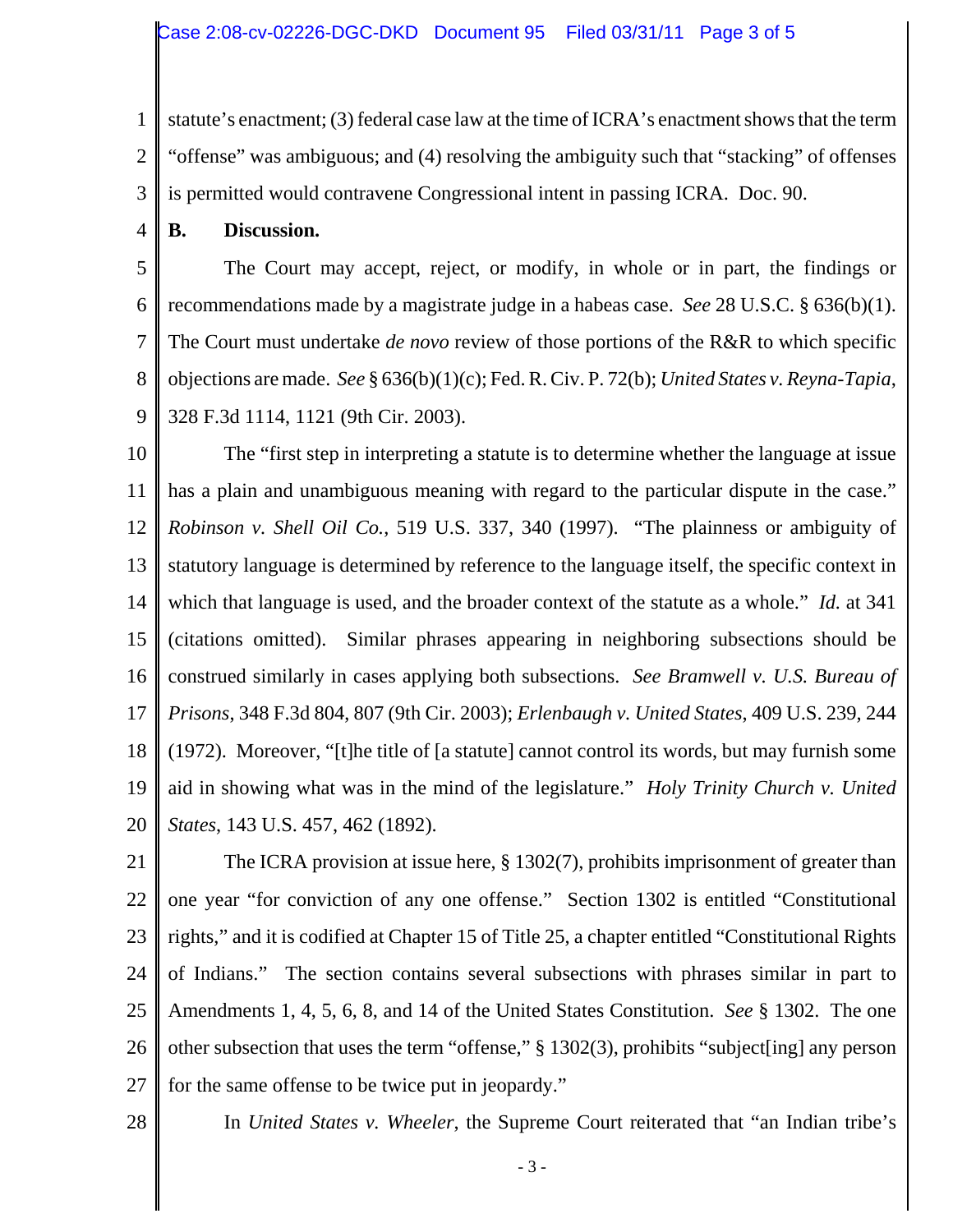1 2 3 4 5 6 power to punish tribal offenders is part of its own retained sovereignty," and is not a power delegated by Congress. 435 U.S. 313, 326-27, 330 (1978); *accord United States v. Lara*, 541 U.S. 193, 199 (2004). The Court also noted that the ICRA "made most of the provisions of the Bill of Rights applicable to the Indian tribes and limited the punishment tribal courts could impose to imprisonment for six months . . . ." *Wheeler*, 435 U.S. at 327. The statute was subsequently amended to extend imprisonment to one year. § 1302(7).

7 8 9 10 11 12 13 14 15 16 17 18 19 20 21 22 23 24 25 26 27 It is clear that Congress, in passing § 1302, intended to extend certain protections of the federal constitution to Indian tribes. One of these protections was the double-jeopardy provision, which precludes successive prosecutions for the same offense. § 1302(3). Although this clause is not directly at issue in this case, it is instructive on the meaning of the term "offense." Thirty six years before passage of the ICRA, the Supreme Court decided *Blockburger v. United States*, 284 U.S. 299 (1932). *Blockburger* held, for purposes of a federal statute, that "where the same act or transaction constitutes a violation of two distinct statutory provisions, the test to be applied to determine whether there are two offenses or only one, is whether each provision requires proof of a fact which the other does not." 284 U.S. at 304. *Blockburger*, in turn, cited to *Gavieres v. United States*, 220 U.S. 338, 342 (1911). In *Gavieres*, the Court reviewed a Congressional statute that extended constitutional double-jeopardy protections to the Philippine Islands with the following provision: "No person, for the same offense, shall be twice put in jeopardy of punishment." *Id*. at 341. The Court observed that in a prior case the statute was deemed to have carried to the Philippine Islands protection against double jeopardy "in the sense and in the meaning which it had obtained under the Constitution and laws of the United States." *Id.* Then, in reviewing a local conviction for two offenses arising from the same transaction, the Court held that "while the transaction charged is the same in each case, the offenses are different." *Id.* at 342. The Court went on to say that "[w]hile it is true that the conduct of the accused was one and the same, two offenses resulted, each of which had an element not embraced in the other." *Id.* at 345.

28

Thus, by the time the ICRA was enacted, the term "offense" as used in the double